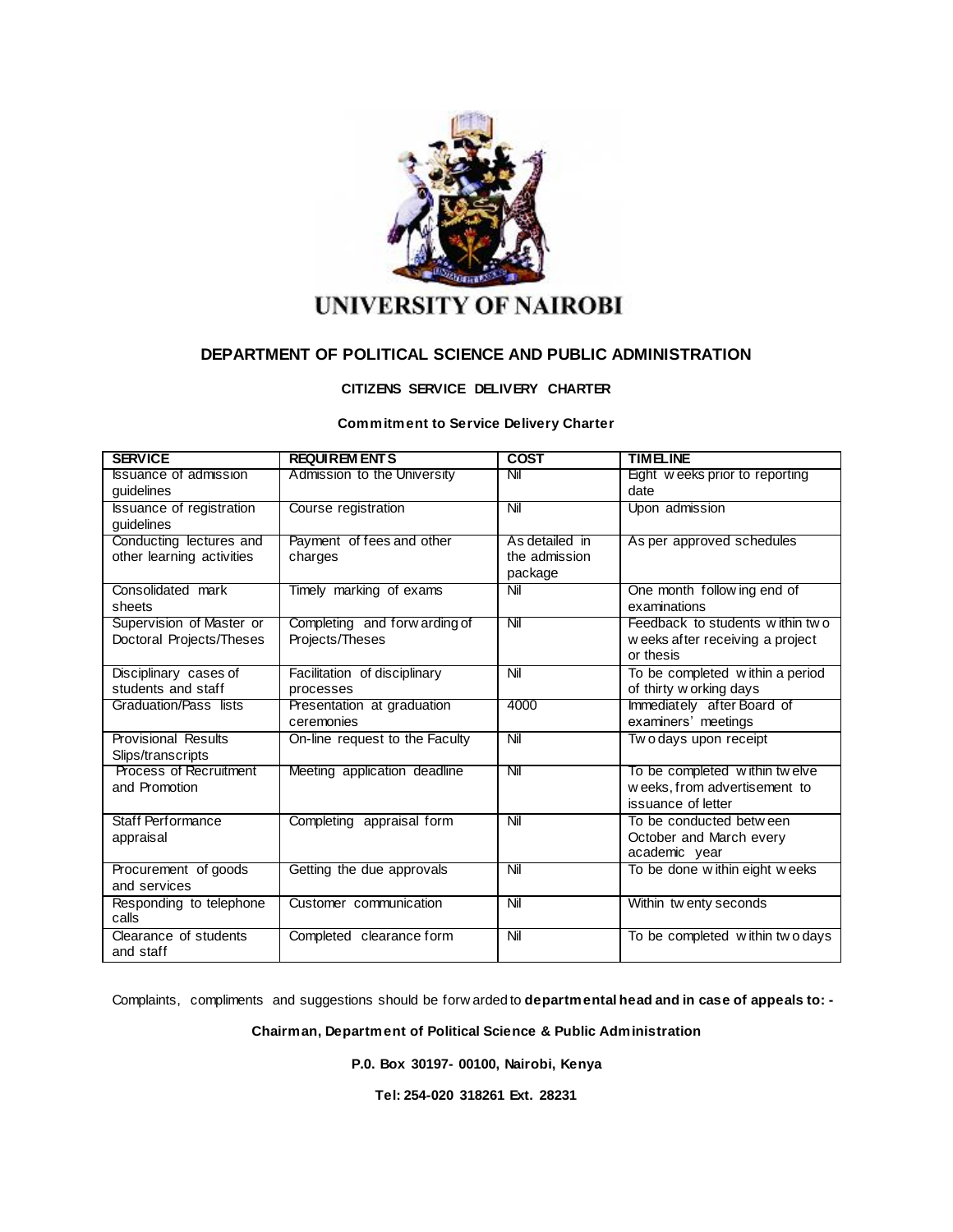**Email: [dept-pspa@uonbi.ac.ke](mailto:dept-pspa@uonbi.ac.ke)**

*Website: [www.arts.uonbi.ac.ke](http://www.arts.uonbi.ac.ke/)*

# **CHUO KIKUU CHA NAIROBI**

## **IDARA YA MASOMO YA SAYANSI YA SIASA NA HUDUMA YA UMMA**

### **HATI YA UTOAJI HUDUMA KWA UMMA**

### **Kujitolea kufuata Hati ya Utoaji wa Huduma**

| <b>HUDUMA</b>                                                                                   | <b>MAHITAJI</b>                                                                    | <b>MALIPO</b>                                                          | <b>MUDA</b>                                                                                                                 |
|-------------------------------------------------------------------------------------------------|------------------------------------------------------------------------------------|------------------------------------------------------------------------|-----------------------------------------------------------------------------------------------------------------------------|
| Utoaji w a miongozo ya<br>Kujiunga na Chuo                                                      | Barua ya kujiunga na Chuo                                                          | <b>Bure</b>                                                            | Majuma nane kabla ya tarehe ya<br>kuingia chuoni                                                                            |
| Utoaji w a miongozo ya<br>Kujisajilisha                                                         | Usajili wakozi                                                                     | <b>Bure</b>                                                            | Unapojiunga na Chuo                                                                                                         |
| Kutoa mihadhara na<br>shughuli nyinginezo za<br>masomo                                          | Malipo ya karo na ada nyingine                                                     | Kama<br>ilivyoelezwa<br>katika<br>stakabadhi za<br>Kujiunga na<br>Chuo | Kama ilivyo kw enye ratiba<br>iliyoidhinishwa                                                                               |
| Stakabadhi unganifu za<br>alama za mitihani                                                     | Kusahihisha mitihani kwa wakati<br>ufaao                                           | <b>Bure</b>                                                            | Mw ezi mmoja baada ya mitihani<br>kufanyw a                                                                                 |
| Usimamizi watasnifu za<br>Uzamili na Uzamifu                                                    | Kukamilisha na kuw asilisha<br>tasnifu                                             | <b>Bure</b>                                                            | Kuw asiliana na w anafunzi katika<br>muda usiopita majuma mawili<br>baada ya kupokelew a kw a<br>tasnifu.                   |
| Kesi za kinidhamu za<br>w anafuzina w afanyakazi                                                | Kuw ezesha michakato ya<br>kinidhamu                                               | <b>Bure</b>                                                            | Kesi zikamilishwe kwasiku<br>thelathini za kazi.                                                                            |
| Orodha ya<br>mahafala/w anaofuzu                                                                | Maw asilisho katika sherehe ya<br>mahafala                                         | Shilingi 4,000                                                         | Pindi tu baada ya mkutano wa<br>Bodi ya Watahini                                                                            |
| Nakala za muda za alama<br>za matokeo ya mitihani                                               | Maombi ya matokeo ya mitihani<br>yaliyow asilishw a kw enye<br>mtandao kw a kitivo | <b>Bure</b>                                                            | Siku mbili baada ya maombi                                                                                                  |
| Mchakato wa kuajiri na<br>kupandisha cheo                                                       | Kutimiza makataa ya maombi                                                         | <b>Bure</b>                                                            | Kukamilishwa katika kipindi<br>kisichopita majuma kumi na<br>mbili kuanzia kutangazwa kwa<br>nafasi hadi kutolew a kwabarua |
| Tathmini ya utendakazi wa<br>w afanyakazi                                                       | Kujaza fomu ya tathmini ya<br>utendakazi                                           | <b>Bure</b>                                                            | Kutekelezwa kati ya miezi ya<br>Oktoba na Machi ya kila mwaka<br>w a masomo                                                 |
| Ununuzi w a bidhaa na<br>huduma                                                                 | Kupata idhini zinazotakikana                                                       | <b>Bure</b>                                                            | Kufanyika katika kipindi<br>kisichopita majuma nane                                                                         |
| Kupokea simu zinazopigwa                                                                        | Maw asiliano ya w ateja                                                            | <b>Bure</b>                                                            | Kw a muda usiopita sekunde<br><i>ishirini</i>                                                                               |
| Kutoa kibali kwa w anafunzi<br>w anaokamilisha masomo na<br>w afanyakazi w anaoondoka<br>chuoni | Kujaza fumu ya kibali                                                              | <b>Bure</b>                                                            | Ikamilishwe kwasiku zisizozidi<br>mbili                                                                                     |

Malalamishi, pongezi na maoni yapelekw e kw a **mkuu wa idara husika na kama kuna maombi ya rufaa yapelekwe kwa:-**